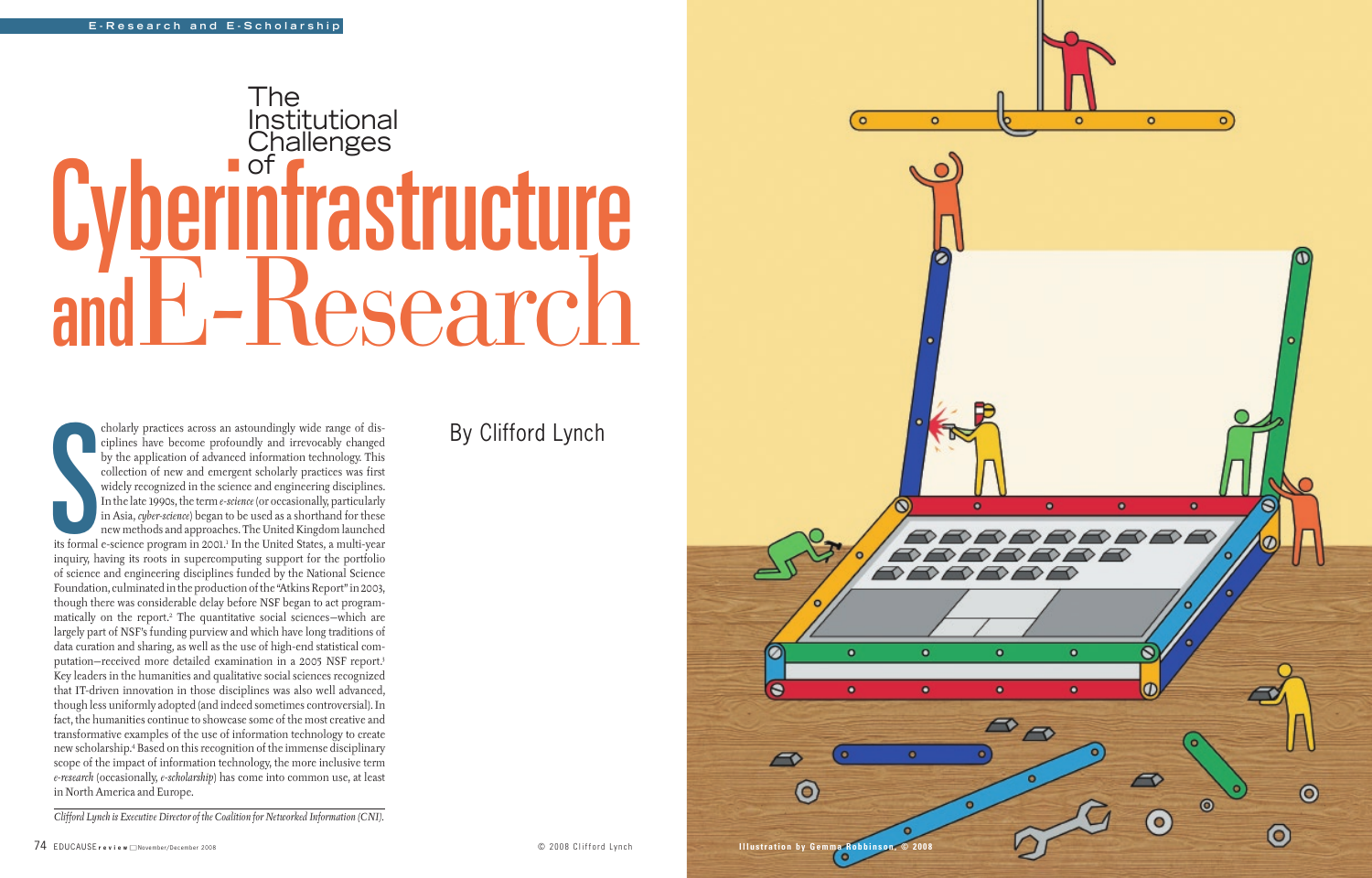When we speak of the changes wrought by information technology, we consider information technology in its broadest sense: not only high-performance computing and advanced computer communication networks but also sophisticated observational and experimental devices and sensor arrays attached to the network, as well as software-driven technologies such as high-performance data management, data analysis, mining and visualization, collaboration tools and environments, and large-scale simulation and modeling systems. Content, in the form of reusable and often very large datasets and databases numeric, textual, visual—is an integral part of advanced information technology also. Even the new collaborative social structures enabled by information technology might themselves be considered a part of the technology base in a broad sense.

In thinking about how best to support the changes in scholarly and scientific work and also to accelerate these changes as a way of advancing scientific progress,



science funding agencies began speaking about the need to systematically invest in what they called *cyberinfrastructure*. This included not just the information technologies already mentioned but additionally the human and organizational resources needed to facilitate services and activities such as the training and retraining of scholars, the management and operation of the technical facilities that make up the IT environment and the scholarly tools that have been integrated with it, and the performance of data curation and preservation. As humanists subsequently explored how to adapt the idea of cyberinfrastructure to their own disciplinary needs, they also articulated the need for as much of the human record—expressed in text, images, sound and video recordings, and digital surrogates of cultural artifacts as possible to be available in digital form, along with tools to facilitate the study and analysis of this corpus, thus implying a very large and open-ended program of

digitizing the contents of cultural memory organizations such as libraries, archives, and museums worldwide. There are similar but less ambitious programs to import reference and evidentiary collections into the cyberinfrastructure for the sciences: biodiversity and taxonomic collections, materials from natural history museums, printed collections of historical scientific observations from archives, the historical corpus of scientific literature, and the like.<sup>5</sup>

#### **National and Campus Perspectives on Cyberinfrastructure Deployment**

Until recently, much of the articulation of the nature of cyberinfrastructure and the programs to implement it has come from visionaries such as Dan Atkins (who recently completed a two-year term as the Director of the Office of Cyberinfrastructure at the U.S. National Science Foundation) and Tony Hey (who formerly served as the head of the e-Science Programme in the United Kingdom) speaking tors, very high-end supercomputers) into cyberinfrastructure components that can be shared by researchers around the world. Again, this is only natural, since the national support organizations fund these very expensive resources and are eager to see their value and utility maximized within the scientific community. And of course the funding organizations are very interested in advancing the development and deployment of services and tools that will be helpful to large numbers of investigators spread across many different institutions and disciplines. Of particular interest are systems that facilitate the sharing and reuse of data or that allow more active collaboration among geographically scattered scientists.

Characterizing the shape of the national strategies for the development and deployment of humanities cyberinfrastructure is more difficult. Humanities research, at least in the United States, is much less dependent on centralized funding from a few government agencies such

### How does the campus cyberinfrastructure challenge differ from the national cyberinfrastructure challenge?

in the context of national-level science programs. Naturally, they have tended to focus on the need for cyberinfrastructure to support large-scale national and international scientific projects and programs.6 Indeed, one characteristic of many of these large projects is that they are crossinstitutional and have sufficient scale to include expertise on relevant information technology and data and information management as an organic part of the project team, rather than simply functioning as a client of some campus-based service. In many cases, these large projects have also been assisted by national-scale support organizations (such as Internet2), which have helped with intercampus technology coordination.

The national and international cyberinfrastructure implementation planning has also tended to focus on making unique or near-unique scientific resources (e.g., databases, telescopes, electron microscopes, undersea sensor arrays, particle acceleraas the National Science Foundation or the National Institutes of Health. Funders such as the Andrew W. Mellon Foundation or the National Endowment for the Humanities have thus far financed mostly isolated exploratory projects, and the resources available for humanities cyberinfrastructure support are limited. In the United States, the Institute of Museum and Library Studies (IMLS) has funded some substantial digitization programs, and in the United Kingdom, the Joint Information Systems Committee (JISC), along with other government organizations, has made some substantial investments in digitization of key scholarly resources. However, with the growing interest in more systematic infrastructure building, the landscape here is likely to change substantially in the next few years. Project Bamboo (http:// projectbamboo.org), supported by the Mellon Foundation and currently in the planning-grant phase, is particularly interesting, since it seems focused on building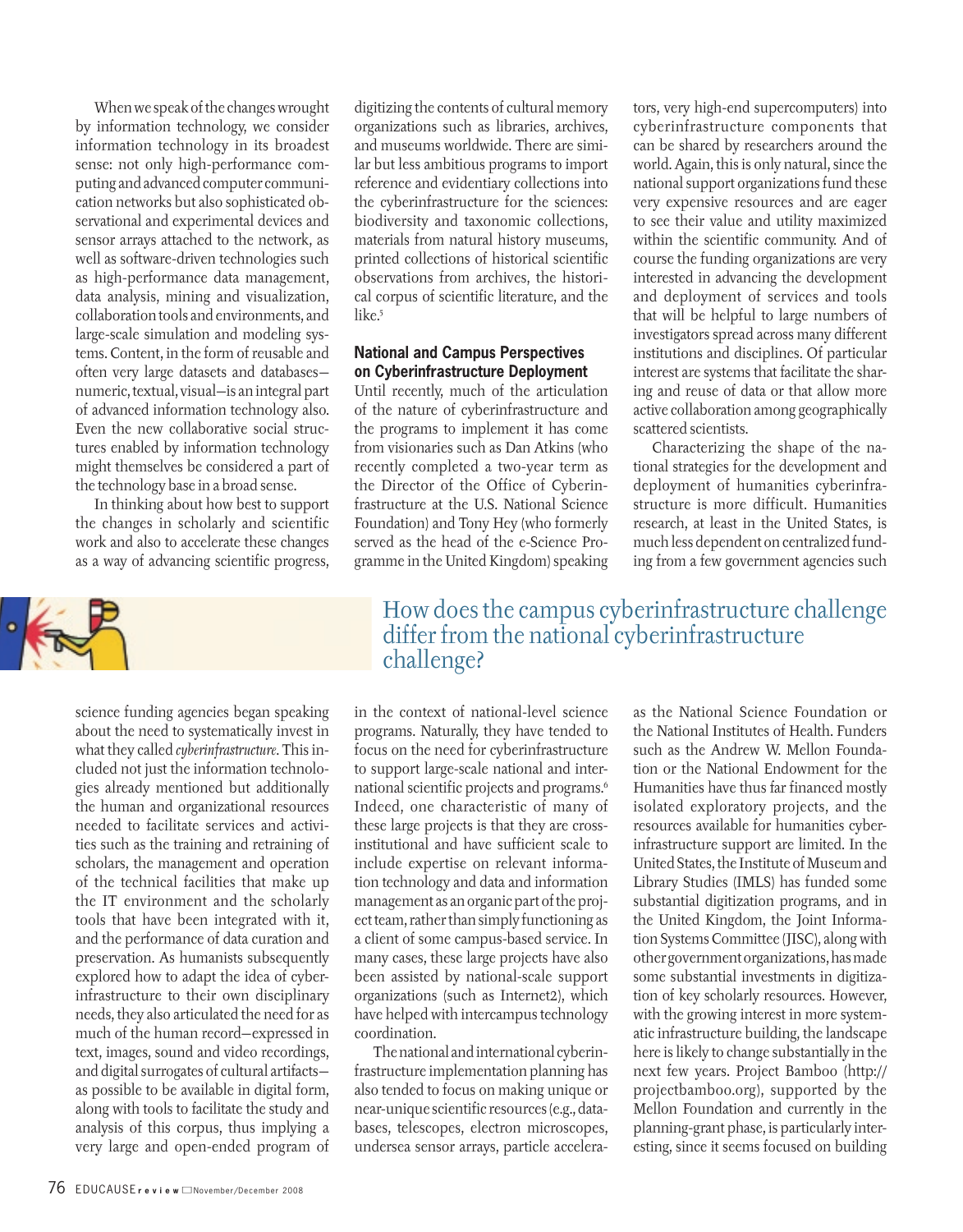*campus* cyberinfrastructure capability including organizational support programs for scholars—for the humanities at participating institutions rather than on building pieces of *national* cyberinfrastructure resources for humanists everywhere or on simply funding exemplar projects by small groups of humanists.

How does the campus cyberinfrastructure challenge differ from the national cyberinfrastructure challenge, recognizing that investments in these areas should be not just complementary but mutually reinforcing? First, there is a strong obligation and mandate for a base level of universal service across the campus: all scholars, in all disciplines—whether working individually or in small or large collaborative teams—need to be able to apply information technology in their research and to access and build on cyberinfrastructure services that include data management and data curation (which are probably the services in broadest demand); campus scholars also need to be able to get help



in determining and learning *how* to do this (simply providing access to services isn't enough). This includes scholars who typically do not receive grants and whose disciplines get little or no national funding support and who cannot pay for or compete for resource allocations at the national level. And it particularly includes individual scholars or groups of scholars who cannot afford dedicated specialist IT collaborators as part of a research team.

Second, the campus perspective is concerned with the "average" rather than the "extreme" scholar, in terms of demands for cyberinfrastructure-based resources. Many researchers can do what they need to do by employing primarily local IT services and resources rather than national-level ones, and may need to consult or contribute to national or international shared-data resources at levels of intensity easily accommodated by basic campus-provided network connectivity. Thus there is a need to plan for the design, development, deployment, and support of cyberinfrastructure components that are intended primarily to support common local needs, including the needs of the campus community to reach and work with popular, widely used national and international cyberinfrastructure components and services. One of the key challenges—politically, financially, and technically—is defining the demarcation between free universal service and the more specialized package of support services offered to extreme users, a package that may be predicated on such users' ability to obtain funds or other resource allocations.

Finally, national-level cyberinfrastructure has been almost exclusively focused on supporting research and advanced graduate education closely associated with research. But cyberinfrastructure can also be adapted for and placed in the service of teaching and learning more broadly.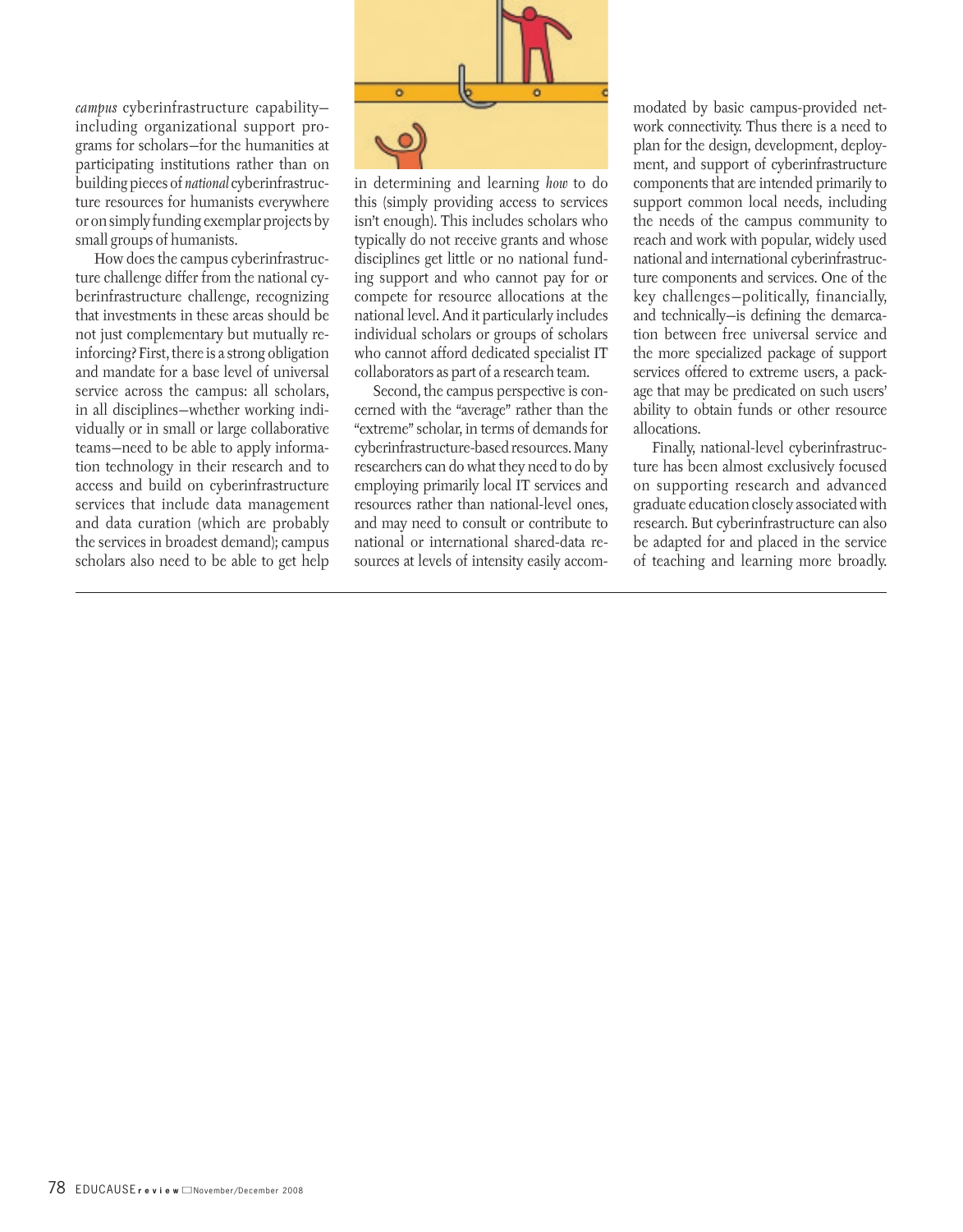The opportunities here have received attention through a recent NSF report on what is now being called *cyberlearning*. 7 The nature of and the balance between national funding agencies and campus initiatives in pursuit of these goals have yet to be shaped but will be of great importance going forward; it seems likely that as with research cyberinfrastructure, a good deal of local investment will be called for if a campus is to be in a position to fully benefit from national investments.

#### **Cyberinfrastructure Components from the Campus Perspective**

*Computational Resources and Data Storage* Traditionally, funding agencies have followed two parallel tracks in providing computational resources to support research projects. At the very high end, they have established and financed nationallevel computational centers (supercomputer centers) and have used a competitive peer-review process to allocate the majority of the time at these centers. For

other projects, investigators have used grant funds to purchase computers that are housed and managed locally (historically at a lab or departmental level). But a number of developments are causing a reshaping of these traditional practices.

As computing cycles have become less expensive and more plentiful, a larger number of researchers can get their computing needs filled on the campus level rather than going through the complexities of applying for time at a national-level center. Computing capacity is usually expanded by the addition of more commodity computers into dense parallel clusters; these are environmentally demanding and rapidly exceed the power and cooling that is available outside of carefully designed, centralized data centers. Cluster system administration, particularly in



today's challenging security environment, is becoming a more complex and more professionalized activity best handled centrally. Growing in popularity are arrangements in which investigators can invest in campus-level shared computing clusters that are professionally managed (including redundant, properly backedup data storage); often, the campus will contribute funds to help underwrite this centralized resource and may also offer programs to provide at least some access to computing cycles for those faculty who do not have grant funds to underwrite a contribution to the shared pool. The shared computational resources are attractive not only because researchers are relieved of the complexities of managing the systems but also because the usage level for available cycles tends to be substantially higher when they are pooled.

The primary campus policy challenges here are in providing the right incentives for researchers to contribute to a shared resource and in managing the allocation of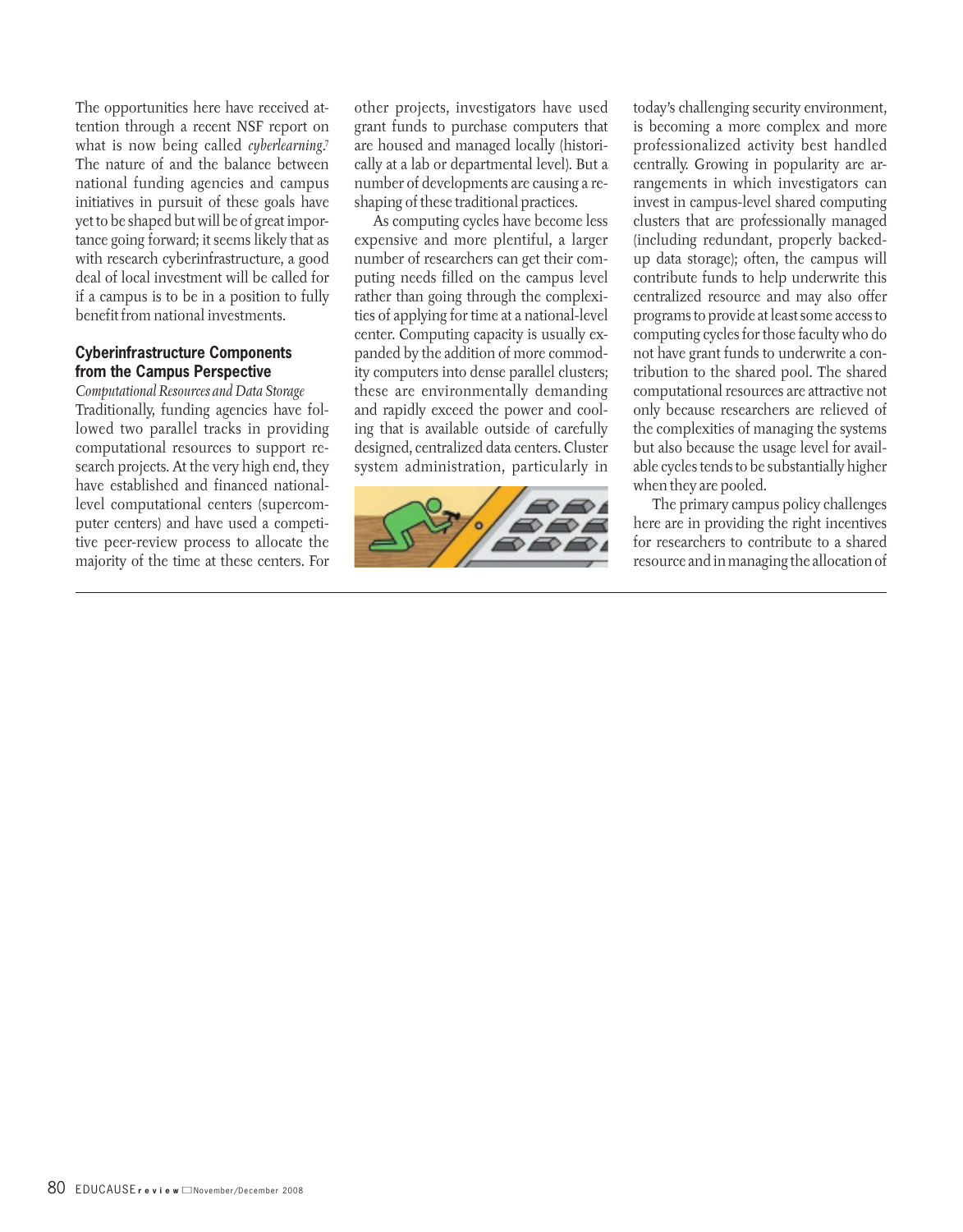

Researchers with computational demands appropriate for national centers need to make smooth transitions back and forth between local and national computing resources or even to use these resources in combination. Many of the problems here are technical—software compatibility and optimization, sharing of files—but to the extent that they rely on identity management and access management, they also have policy components. Though the EDUCAUSE Campus Cyberinfrastructure (CCI) Working Group Task Force (http://www.educause.edu/Campus Cyberinfrastructure%28CCI%29Working Group/10288) is a good start, we currently do not have sufficiently robust organizational structures either for supporting individual campus researchers as they move back and forth across the interface today or for allowing campus IT teams and national supercomputer centers to collaboratively design tomorrow's architectures, tools, and services to facilitate transparent and seamless local-national computational transitions.

Basic data-storage services (simply dealing with storing and fetching bits, as opposed to planning for long-term content-oriented curation and preservation, which will be discussed later) form an interesting complement to computational resources. Historically, there has never been much development of very-largescale network-based national data-storage services, except when these resources are tightly coupled to the development of similar computational resources. At least some supercomputing applications needed complementary high-capacity, high-performance data storage, but veryhigh-capacity data storage in the absence of supercomputing wasn't part of the national cyberinfrastructure. Projects

## The demands for data management and curation to facilitate data sharing and reuse form one of the fundamentally new aspects of e-research.

that needed such storage (but not a lot of supercomputing) solved their problems locally, usually with various kinds of portable media. Part of the issue was technical: performance gaps between local storage attached via high-performance channels or busses and Internet-accessible storage servers were large and intractable. Part was a lack of demand: until fairly recently, few thought of cyberinfrastructure as incorporating support for massive long-term data archiving and preservation.

The thinking about storage has changed rapidly. Today, scholars want to be able to store bits on network-accessible servers and to know that these bits are automatically and frequently backed up to one or more geographically disparate sites; they want confidence that their research will survive a hurricane, earthquake, or other disaster. They want storage as a highly reliable service, with the service operator checking the backups, arranging crash- and disaster-recovery mechanisms, and handling the periodic necessary migrations from soon-to-be obsolete older hardware to newer technology. Campus IT organizations are in an excellent position to provide such services, which benefit from economies of scale, and in particular to arrange the validation, auditing, and geographic-dispersion aspects of a modern storage service. As with computational resources, there are real problems getting campus storage services to integrate smoothly with computations hosted at the national centers, and it is still quite common to find data being awkwardly copied back and forth between storage facilities attached to these national resources and local campus facilities, as the locus of use of the data shifts.

Very interesting campus policy issues surround the deployment of reliable storage services, beyond the obvious questions of how best to fund the service and how large to set the base universal service entitlement for the campus community. Should there be a reliable and a (presumably cheaper) unreliable storage service? Should there be multiple levels of reliability offered? The archetypal nightmare is the researcher, short on funds, who argues that he'll just buy a terabyte hard disk for \$400 rather than pay \$500/year for reliable storage services—and who then later loses his research data to a disk crash and blames the IT organization for incompetence. How close can economies of scale move the costs of reliable storage service to the costs of individual purchases of (unreliable ) hardware? Should researchers be forced to use reliable storage services and, if so, when and how? (One can imagine, for example, audits connected to datamanagement plans in federal grants as a means of identifying investigators who are putting data inappropriately at risk.) With data-storage services, campus cyberinfrastructure design and deployment begins to interconnect with fundamental campus policies and culture about the stewardship responsibilities of scholars, about contracts and grants compliance issues, and about risk management.

#### *Data Management and Curation*

The demands for data management and curation to facilitate data sharing and reuse form one of the fundamentally new aspects of e-research.8 As both researchers and funding agencies recognize that their data is often going to be of lasting value (perhaps in a wide range of different research contexts), and as they also recognize that much of the outcome of a specific research program may well be documented in datasets and databases (plus, perhaps, accompanying software) rather than in traditional journal articles that simply make reference to the underlying data,9 there is a growing demand for services ensuring that the data is properly documented, that it is correctly placed into a well-known and well-defined format (using the standards of appropriate scholarly communities when available and applicable), and that it is preserved over suitable periods of time by the use of redundant managed storage and, when necessary, format migrations and, most important, by some organization taking responsibility for the data—technically, legally, and financially—and doing what's

 $\bullet$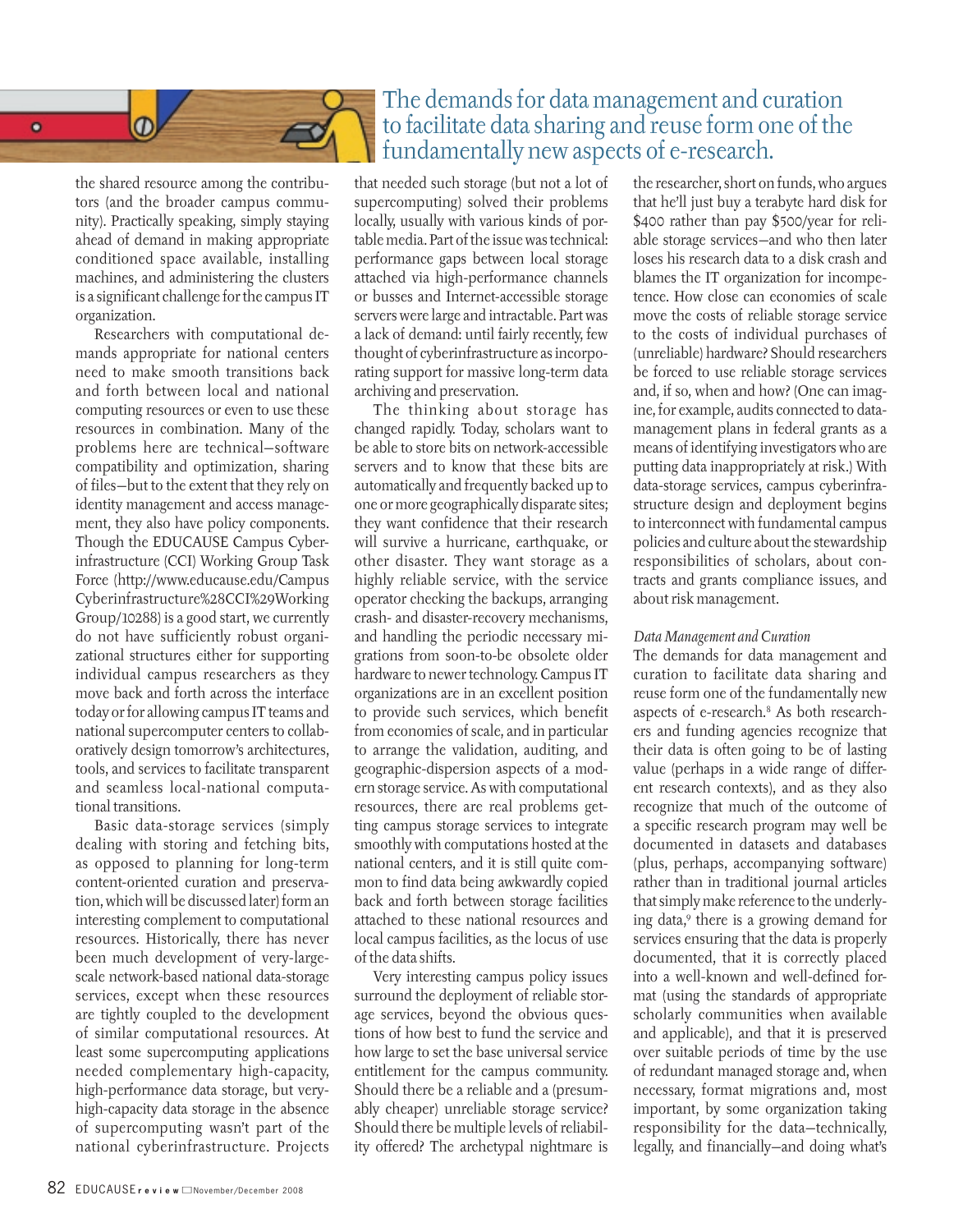necessary to look after it. Researchers often need help at the beginning of a research project in order to ensure that the data coming out of the project is manageable, rather than simply facing an (at best) costly and time-consuming and (at worst) intractable mess at the end of the project when the data produced by the research needs to be handed off to the preservation

The system of data curation in various disciplines is still developing. In a few areas, disciplinary-based national or international data repositories are funded directly by research funding organizations or other mechanisms. This is the case in crystallography, for example. In other areas, funders manage the repositories directly (e.g., the National Center for Biotechnology

## One of the early visions of the opportunities that advanced networking could offer for transforming scholarly work was the idea of a "co-laboratory."

service. Unfortunately, many researchers still don't realize that beginning curation planning early in the project may save a great deal of expense and pain later. And they may be unfamiliar with how to do such curation planning and may need specialists' assistance across the entire spectrum—from basic data management to more disciplinary-oriented curation dealing with the semantics of the data.

Information at the National Library of Medicine). For many other disciplines today, there is no one to take responsibility except the researcher's campus.

One of the central policy problems with data curation and preservation is that the costs of these activities persist long after the project has ended and the research grant has been spent (if there was a research grant in the first place). Faculty research can generate very long-lived and substantial financial responsibilities for the institution. In cases of grant-funded research, these responsibilities may in fact be legal obligations that are spelled out in the terms and conditions associated with the grant. Even lacking such legal requirements, colleges and universities have a clear policy and ethical obligation to participate in the stewardship of faculty research. However, the extent of this obligation is controversial, especially among institutional administrators who are fearful of being assigned large, new, unfunded stewardship mandates by research funders.<sup>10</sup>

A second key policy issue is that the most effective curation of many kinds of data requires substantial disciplinary expertise. This may be feasible if responsibility for the data stewardship is successfully aggregated at a national or international level, where there is enough scale to afford the expertise and to build the specialized systems for managing dif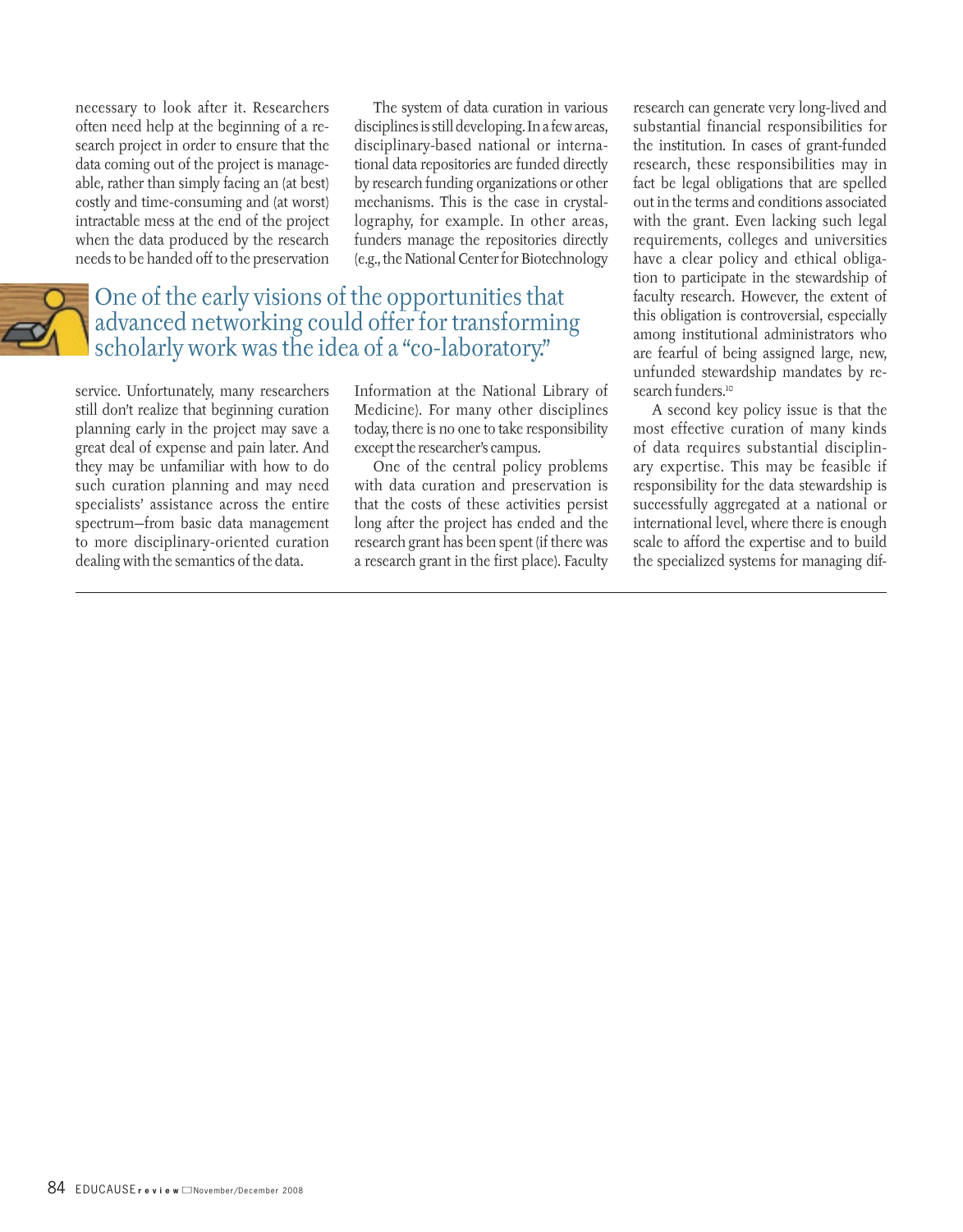ferent kinds of disciplinary-specific data. And even in this case, some disciplines may just be inadequately funded. But at the campus level, no institution will have the resources to provide specialized support and expertise for every discipline that is represented on campus, that is producing data to be curated, and that isn't being taken care of by an external disciplinary program. Thus, in the absence of centralized repositories established by funding agencies or disciplinary communities, campuses will need to work together to develop arrangements for pooling and sharing disciplinary expertise.

One of the essential campus challenges here is to create a support organization that can reach out to all scholars on campus early in the data lifecycle with assistance in planning for data management and curation/preservation strategies; this service will need to involve information technologists, librarians and archivists, and disciplinary experts, as well as maintain close relationships with the Office of Contracts and Grants and the Chief Research Officer, among others. In addition, the campus must be prepared to take on institutional responsibility for long-term curation of data at the appropriate point in the lifecycle and must develop organizational capabilities to do this (most likely led by the campus library). The full range of resourceallocation questions immediately appears: How are priorities assigned, and where can funding be found to help support the program? How does the institution decide what should be kept and for how long? What contractual obligations to funding agencies must the campus honor? Are there other ethical and policy obligations that need to be considered as constraints?

Again here we find rich connections to other institutional policy issues. For example, while norms about data sharing are likely to be driven by disciplinary norms and by sharing requirements imposed by funders, the college or university may want to establish policies in this area and will certainly become involved in ensuring policy compliance by faculty. Particularly (and traditionally) in medical and social science disciplines but increasingly in new areas like history, issues concerning human subjects and privacy create major barriers to data collection, retention, and reuse. Most of these constraints originate from local institutional review boards (IRBs), and the situation varies wildly from one campus to the next. Although details are beyond the scope of this article, this is certainly an area that would benefit from both local and national policy review.

#### *Collaboration Environments and Virtual Organizations* One of the early visions of the opportunities that advanced networking could

offer for transforming scholarly work was the idea of a "co-laboratory"—a virtual space where scholars could come together to control experiments, share access to observational instruments, analyze data, and write.11 More recently, the National Science Foundation, in particular, has been emphasizing the related but broader—and, I think, much clearer—idea of "virtual organizations" co-laboratories that can be set up, can persist for as long as they are needed, and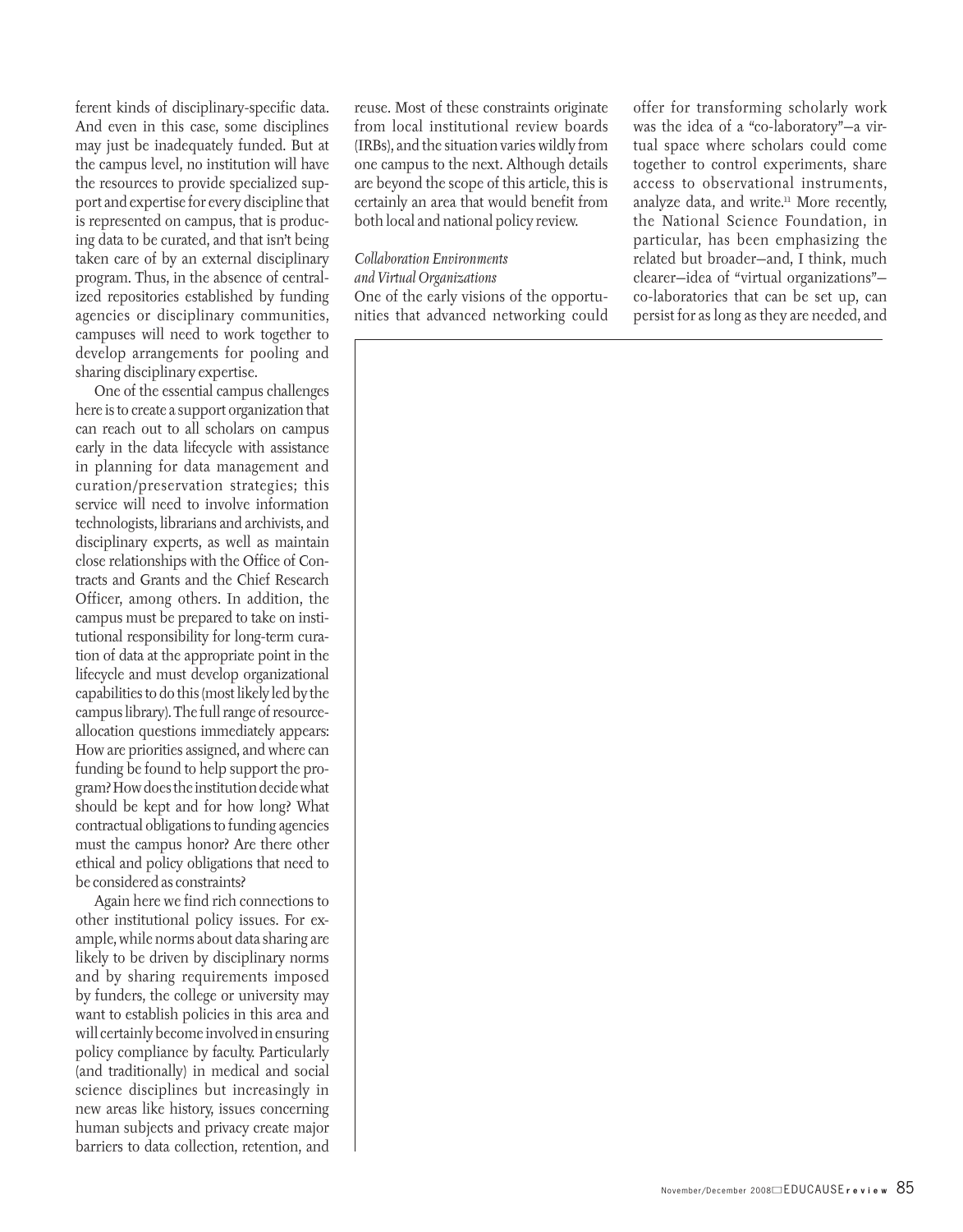then can be broken down when no longer necessary.12 They might be quite shortlived, to address a specific collaborative activity, or very long-lived, perhaps for the lifetime of a piece of experimental apparatus. They cross organizational and national boundaries and potentially different sectors (industry, academia, government). Virtual organizations can control various kinds of assets (e.g., observational apparatus) and can also produce new assets such as datasets or publications. They may also need specialized support, such as dedicated network capacity between specific participants.

The software to provide various kinds of collaborative environments is advancing rapidly, with developments coming from areas as diverse as learning management systems (e.g., Sakai), virtual research environments, teleconferencing/telepresence, and disciplinary clearinghouse development tools such as HUBzero (http://www.hubzero.org)—the software that underpins the Purdue University



nanoHUB, among other science gateways. These tools are commonly used to collaborate within institutions as well as to support cross-institutional virtual organizations.

The policy challenges that virtual organizations raise for campuses are extensive. Who is responsible for supplying the infrastructure that allows a given virtual organization to operate? Where are the machines that "run" the virtual organization, for example? How are resources allocated to it? What institution should take stewardship responsibility for the outputs of a virtual organization (assuming that no natural disciplinary repository exists)?

Campuses have invested extensively in local infrastructure such as identity management and authentication/ authorization systems. These now often allow the very secure and flexible protection and sharing of local resources within the context of the local campus community. Unfortunately, as the discussion of virtual organizations underscores, the context of the local campus community is no longer even close to sufficient. At least for collaborations among higher education institutions, developments such as Shibboleth can provide the technical basis for talking about interinstitutional resource sharing, but this sharing requires participants in a virtual organization to trust *all* the parent organizations of the participants. Further, for effective collaboration and resource sharing, the parent organizations will need to become comfortable with interinstitutional trust at an organizational level (with everything that this implies in areas such as business processes and regulatory compliance). All of this becomes much more difficult, of course, as collaborations expand—as they often do—to include people from